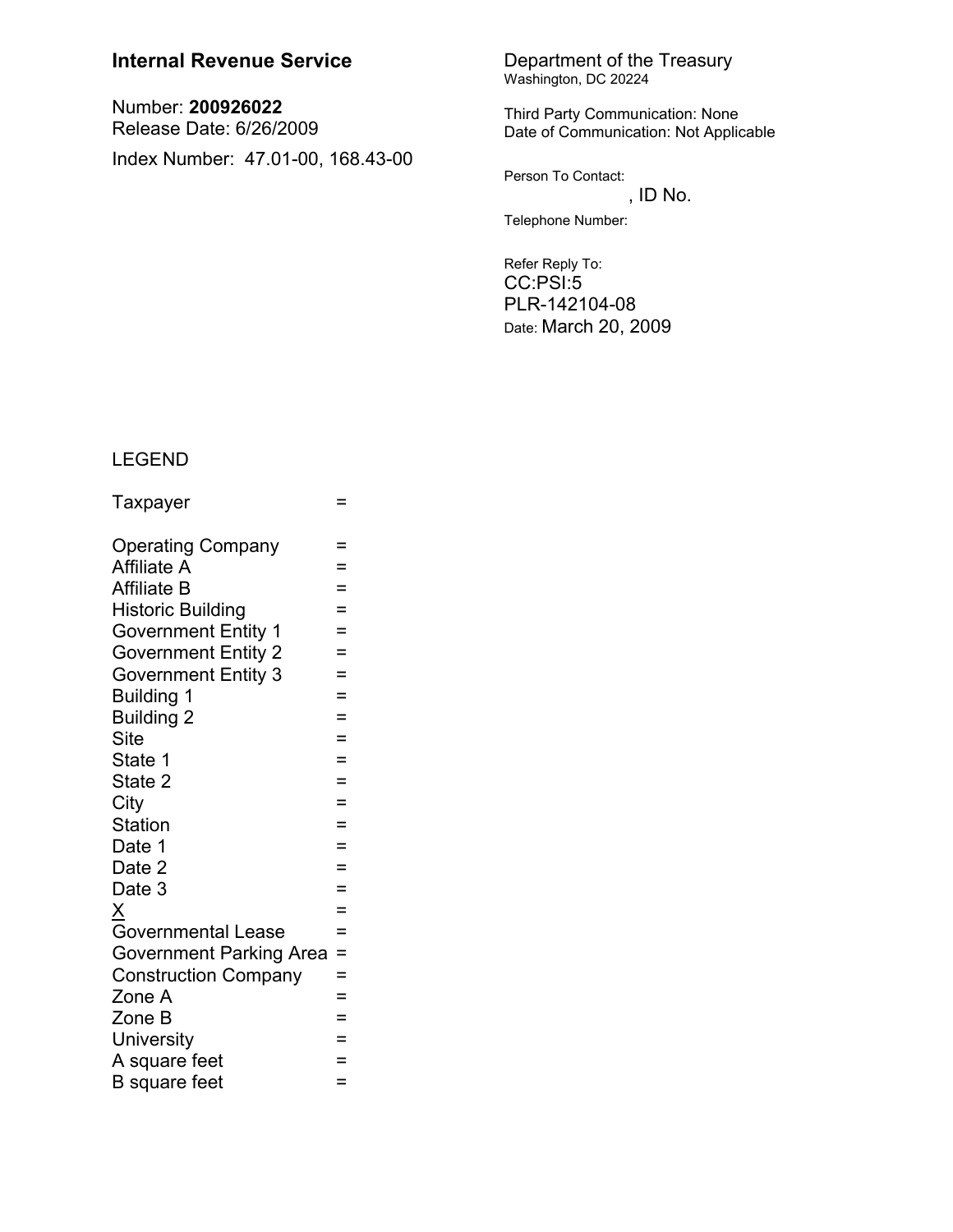Dear :

This is in response to your ruling request dated on September 25, 2008, and subsequent correspondence requesting rulings under sections 47(c)(2)(B)(v)(I) and 168(h)(1)(B) of the Internal Revenue Code on behalf of Taxpayer regarding a transaction that includes rehabilitation of Historic Building.

#### FACTS

Taxpayer is a State 2 limited partnership treated as a partnership for federal income tax purposes. All of its partners are wholly owned, indirectly, by Operating Company, through two taxable REIT subsidiaries. Taxpayer acquired Historic Building, listed on the National Register of Historic Places, on Date 1 and is in the process of rehabilitating it. Before Historic Building is placed in service, at least one more limited partner may be admitted to Taxpayer. Taxpayer may enter into a master lease structure and elect to pass through federal rehabilitation credits available with respect to the rehabilitation of Historic Building to the new limited partner or its affiliate as master tenant of Historic Building ("Master Tenant").

Affiliate A, a State 2 limited partnership, and Affiliate B, also a State 2 limited partnership, are wholly owned, directly or indirectly, by Operating Company and are treated as disregarded entities for federal income tax purposes. Taxpayer, Affiliate A, and Affiliate B are involved in the rehabilitation of Historic Building and the construction of Building 1 and Building 2 located on Site, which is in Zone A. Building 1 is an office building owned by Affiliate B located across the street from Station, which is owned by X. Historic Building is located across the street from Station, and Building 2 will be built on the annex site located across the street from Historic Building and currently leased to Affiliate A. Affiliates of Construction Company have significant involvement in the planning and construction of Historic Building, as construction and development manager, and of the garage, as construction manager.

Until the fifth anniversary of the date that rehabilitated Historic Building is placed in service, Operating Company (or its successors or assigns) will, directly or indirectly, (i) own at least twenty percent of all "profits interests" and "capital interests" in each of the entities owning the buildings or condominiums comprising its Site project (excluding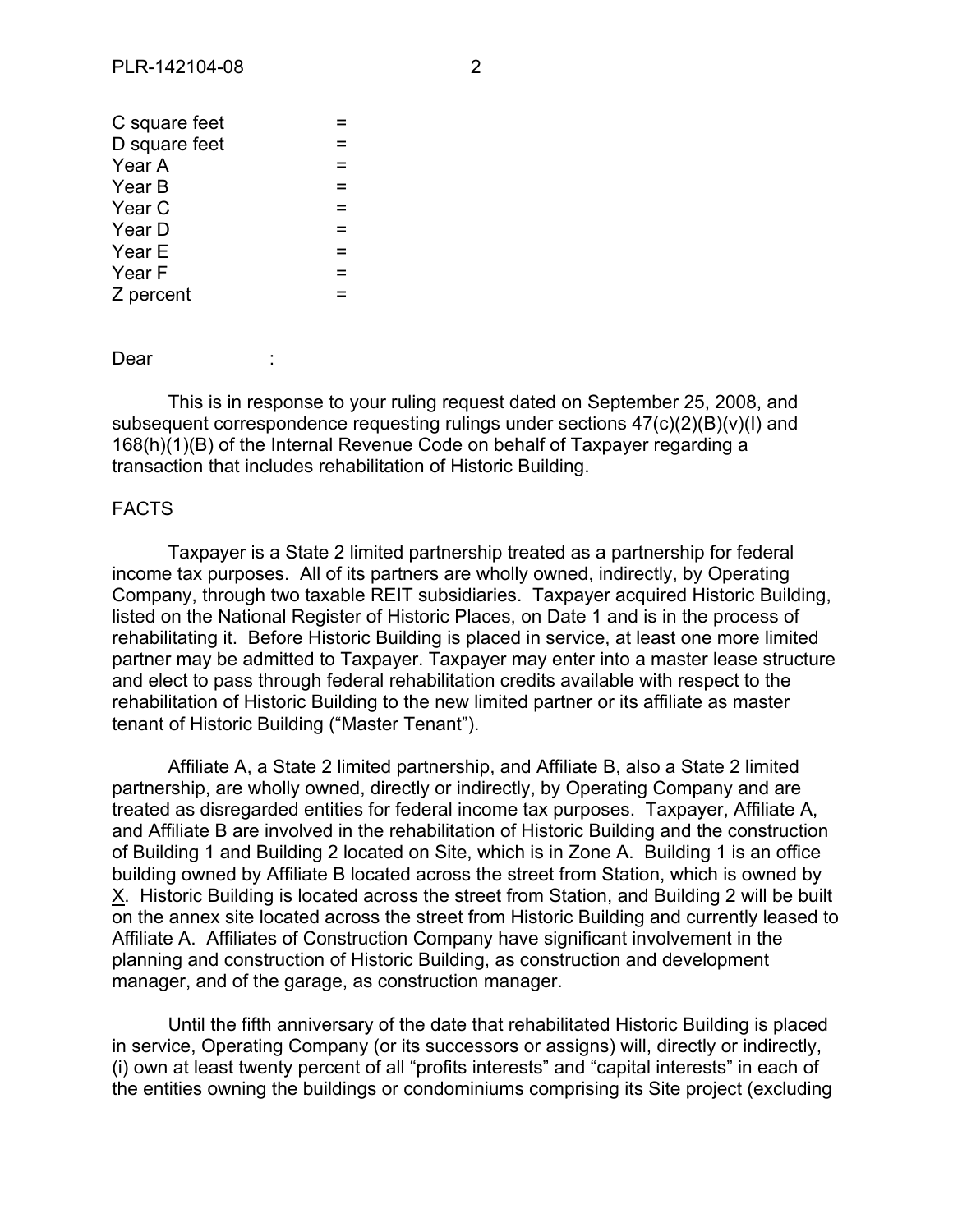any condominiums that are sold to parties unrelated to Operating Company, and excluding any tower planned for Building 2, construction of which is not commenced within nine months following commencement of construction of the garage in Building 2), and (ii) serve as a general partner (or in a similar capacity, such as manager of a limited liability company) in each of such ownership entities, engaging in active and substantial management functions with respect to the entities' respective businesses (which may include property management and leasing services).

In Year A, Government Entity 2 chose Construction Company as its developer to find appropriate uses for Historic Building, the annex site, a surface lot, and a vehicle maintenance facility, all of which are located in Zone A. A preliminary report prepared by Construction Company showed plans for towers at the sites where towers are currently planned for the annex site, and suggested initiating discussions with X regarding land acquisition and infrastructure development. In Year B, a working group that included representatives of Operating Company and Construction Company, depicted towers at the sites currently planned for the annex, as well as another tower at the site currently occupied by Building 1.

In Year B, University signed a letter of intent to acquire Historic Building, the annex site, a surface lot, and a vehicle maintenance facility from Government Entity 2. University then approached Construction Company about assuming University's obligation to purchase Historic Building, the annex site or the vehicle maintenance facility. In late Year B, Construction Company began discussions with Government Entity 3 regarding a potential relocation of Government Entity 1's offices in City to Historic Building. Subsequently, Construction Company presented preliminary concept plans for the rehabilitation of Historic Building, the demolition of the annex, and the construction of a new building on the annex site, for use and occupancy by Government Entity 1. The Governmental Lease and current plans for the rehabilitation of Historic Building and construction of Building 2 are the products of those discussions.

In order to promote redevelopment of economically distressed communities, State 1 enacted legislation permitting designation of certain zones (i.e., Zone B in City) throughout State 1. Qualified businesses that operate in such zones are allowed certain tax exemptions, deductions, abatements and credits. Historic Building, Building 1, and Building 2 are all located in Zone B in City.

Through Affiliate B, Operating Company began planning to construct and lease Building 1 while investigating other development opportunities in Zone B. Building 1 is located across the street from Station and was constructed on land owned by X but leased to Affiliate B under a 99-year lease. Building 1 is connected to Station by an above street-level public bridge. Construction of most of the tenant finish for Building 1 was completed in Year C and a certificate of occupancy for the core and shell was issued on Date 2. Building 1 contains A square feet of net rentable floor space.

Historic Building and the annex site on which Building 2 will be constructed were owned by Government Entity 2 until Date 1. On that date, Taxpayer acquired Historic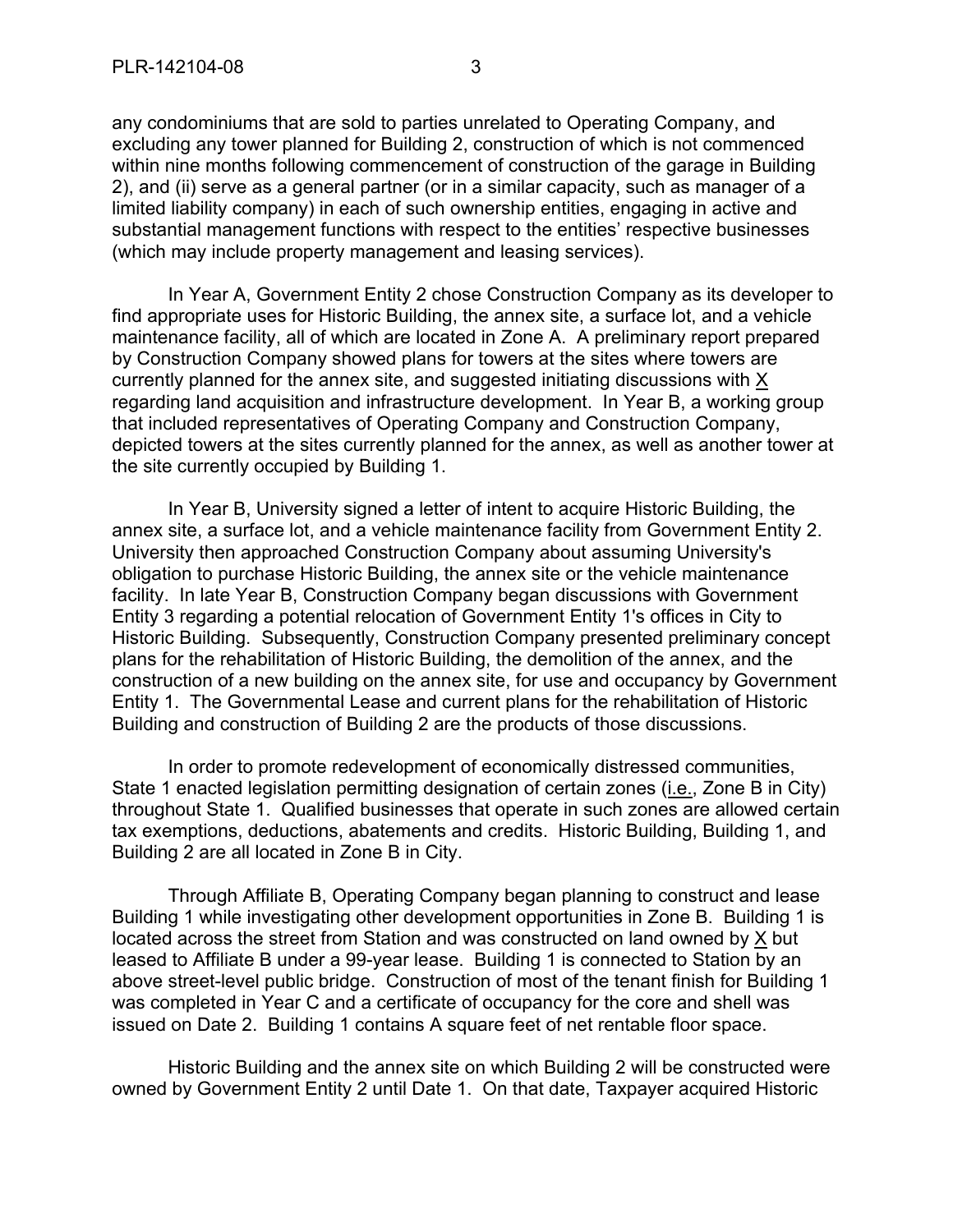Building and University acquired the annex site. Affiliate A then executed three 90-year ground leases with University for the annex site, on which Operating Company plans to cause Affiliate A or one or more other affiliates to construct Building 2, which will include a garage and two towers. Taxpayer agreed to lease the rehabilitated Historic Building to Government Entity 2 and Affiliate A agreed to lease the Government Parking Area to Government Entity 2. On or about Date 3, Government Entity 2 (as sublessor) and Government Entity 3 (as sublessee) executed Governmental Lease, under which Government Entity 3 agreed to sublease the rehabilitated Historic Building and the Government Parking Area. Government Entity 2 will assign Governmental Lease to Taxpayer (or to the Master Tenant), and the Taxpayer (or the Master Tenant) will become the lessor under the Governmental Lease.

Historic Building is listed on the National Register of Historic Places. Beginning in Year D, Taxpayer began to "substantially rehabilitate" Historic Building and demolish the annex (except for the annex tunnel). After the annex site is cleared, utilities and infrastructure will be installed, and piles will be driven to provide the foundation for Building 2. Operating Company anticipates that by the end of Year E, construction of the garage in Building 2 will commence. Taxpayer may commence construction of one or possibly two towers planned for Building 2, within 9 months following commencement of construction of the garage. Whichever of such towers, if any, is under construction within such nine-month period are referred to as the "Included Towers." If construction does not commence on either of these towers within nine months following commencement of construction of the garage, such towers will not be treated as part of the Site "project" for purposes of this private letter ruling and each reference below to the "Included Towers" should be ignored because there will be no "Included Towers."

Due to construction complexity and other delays, the Included Towers will likely be placed in service after the tax year in which Historic Building and the garage are placed in service. The Included Towers may include space for office, hotel, retail, and residential use. The hotel space may be sold to an unrelated third party as a separate condominium and the residential space may be sold to unrelated third parties as separate residential condominiums. Any spaces in the Included Towers which are sold to unrelated third parties are not included in the computation of net rentable floor space in the Site project.

Under the Governmental Lease, Government Entity 3 will lease the renovated Historic Building and the Government Parking Area in the garage. The Government Parking Area will be available exclusively for possession, use, and occupancy by the tenant under the Governmental Lease. Government Parking Area will not be available for vehicular access by the general public or by anyone other than Government Entity 1 and/or Government Entity 3 and their employees and guests. Government Parking Area will be separated from other parking areas by a security gate restricting vehicular access. Elevator access to Government Parking Area will be limited to such employees and other personnel. Government Parking Area will include at least 1200 parking spaces but may increase up to 400 additional parking spaces if certain options under the Governmental Lease are exercised.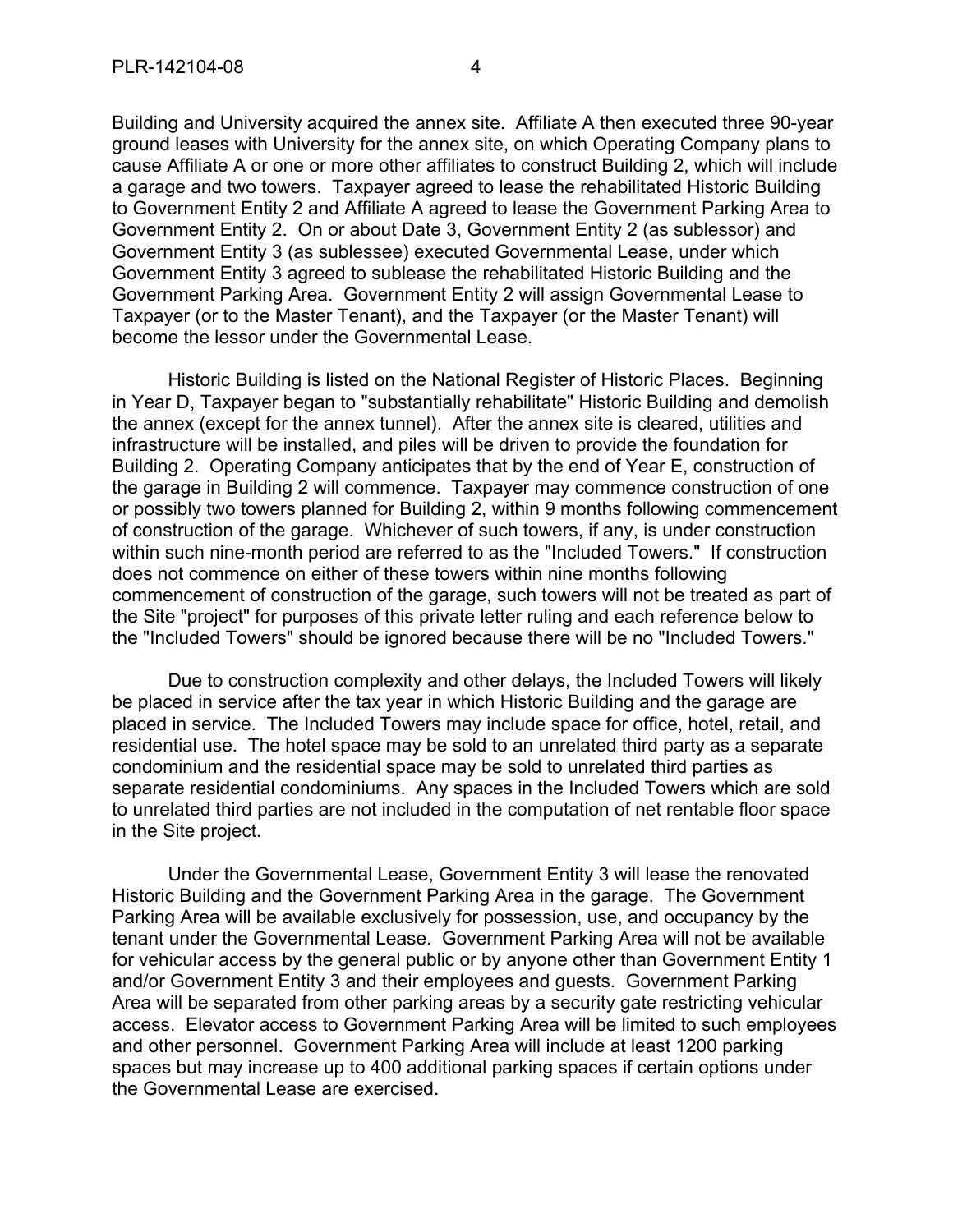The rehabilitated Historic Building will comprise approximately B square feet of net rentable floor space. The initial occupancy date of Historic Building and Government Parking Area under Governmental Lease is anticipated for the summer of Year F. There may be changes in the precise mix and configuration of space, but not less than C square feet of net rentable floor space will be constructed on the annex site as part of Building 2 in the form of some combination of (i) office, residential, hotel, and/or retail space in the Included Towers (excluding any condominiums sold to parties unrelated to Operating Company), and (ii) retail space, Government Parking Area, and other parking areas in the garage dedicated to single-tenant use.

Operating Company will create a fully supported business center rather than a single building. Benefits to Operating Company from the development of Site, including the renovation of Historic Building and the construction of Building 1 and Building 2 include (i) the ability to solidify and strengthen the overall design integrity and economic viability of the entire Site; (ii) economies of scale in marketing and managing the overall Site; (iii) the ability to offer existing and prospective tenants a broad range of leasing options within the Site; and (iv) the ability to utilize a single maintenance operation to work on the entire Site, allowing for economic sharing of equipment and personnel. To effectively manage the Site, Operating Company will have a single maintenance operation and a centralized managerial structure, which will be responsible for delivering property management and maintenance services to the entire Site. Tenants located in any building of the Site will access the same property management organization to address operational requirements. A series of walkways, tunnels and pedestrian bridges will connect the buildings in the Site. A bus service will transport tenants and visitors among the various Site buildings. Moreover, a single architect has been retained as the master plan executive architect for the Operating Company's overall Site. This architect served as building architect for Building 1 and will serve as building design architect for the garage in Building 2. The architect may serve as the building design architect for the Included Towers.

Taxpayer makes the following representations:

(1) The economic substance of the Governmental Lease is that of a "true lease" such that Taxpayer will be treated as the owner of Historic Building and Affiliate A (or another affiliate of Operating Company) will be treated as the owner of Government Parking Area in Building 2 for federal income tax purposes;

(2) The rehabilitation of Historic Building and the construction of Building 1 and Building 2 are all part of one plan or scheme to redevelop part of a Zone B as described above;

(3) Governmental Lease does not include any renewal option;

(4) The initial term of the Governmental Lease plus any service contract or similar arrangement involving the property leased under the Governmental Lease will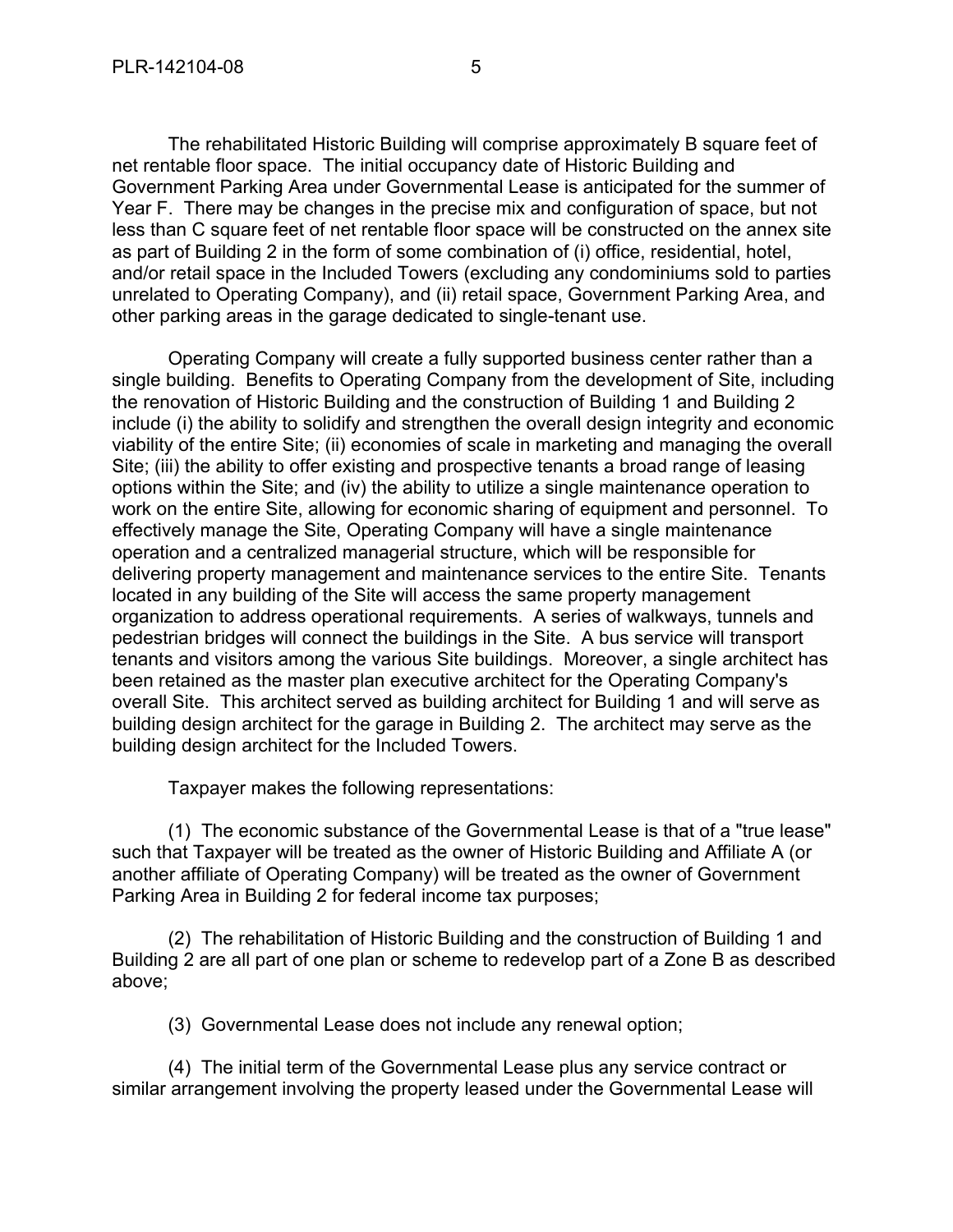not exceed twenty (20) years as measured from the first day any part of the leased premises is delivered by the landlord and accepted as substantially complete by the tenant under the Governmental Lease (excluding pre-substantial completion access allowed to the tenant and its contractors to complete tenant improvements or to prepare for occupancy);

(5) No lease of space in Building 1 by Affiliate B or any other affiliate of Operating Company to a "tax-exempt entity" (as defined in section 168(h)(2)) that is executed before the fifth anniversary of the first day the rehabilitated Historic Building is placed in service (the "Fifth Anniversary"), will have a lease term, including any fixed rate renewal option and any service contract or similar arrangement involving the leased space, which exceeds twenty years. For purposes of this private letter ruling, an option to renew a lease at a rental rate equal to a fair market value determined at the time of renewal is not treated as a "fixed rate renewal option";

(6) No lease of space in the Included Towers or in the garage in Building 2 by Affiliate A or any other affiliate of Operating Company to a tax-exempt entity that is executed before the Fifth Anniversary will have a lease term, including any fixed rate renewal option and any service contract or similar arrangement involving the leased space, which exceeds twenty years;

(7) There is not now, and will not be, any up-front understanding, informal arrangement or similar agreement between Affiliate A or any other affiliate of Operating Company and any tax-exempt entity lessee that any fair market value renewal option which may be granted under a lease of space in the Included Towers or in the garage in Building 2 executed before the Fifth Anniversary will be applied by the parties without regard to the actual fair market value rental of the premises at the time of renewal;

(8) There is not now, and will not be, any up-front understanding, informal arrangement or similar agreement between Affiliate B and any other affiliate of Operating Company and any tax-exempt entity lessee that any fair market value renewal option which may be granted under a lease of space in Building 1 executed before the Fifth Anniversary will be applied by the parties without regard to the actual fair market value rental of the premises at the time of renewal;

(9) No portion of Building 1, Historic Building, the Included Towers or the garage in Building 2 will be financed, directly or indirectly, by an obligation the interest on which is exempt from tax under section 103(a);

(10) The Governmental Lease does not include, and neither Government Entity 3 nor a "related entity" under section 168(h)(4) holds, a fixed or determinable price purchase or sale option or its equivalent with respect to all or any part of the premises leased under the Governmental Lease;

(11) No lease executed between Affiliate A or any other affiliate of Operating Company and any tax-exempt entity lessee before the Fifth Anniversary will include,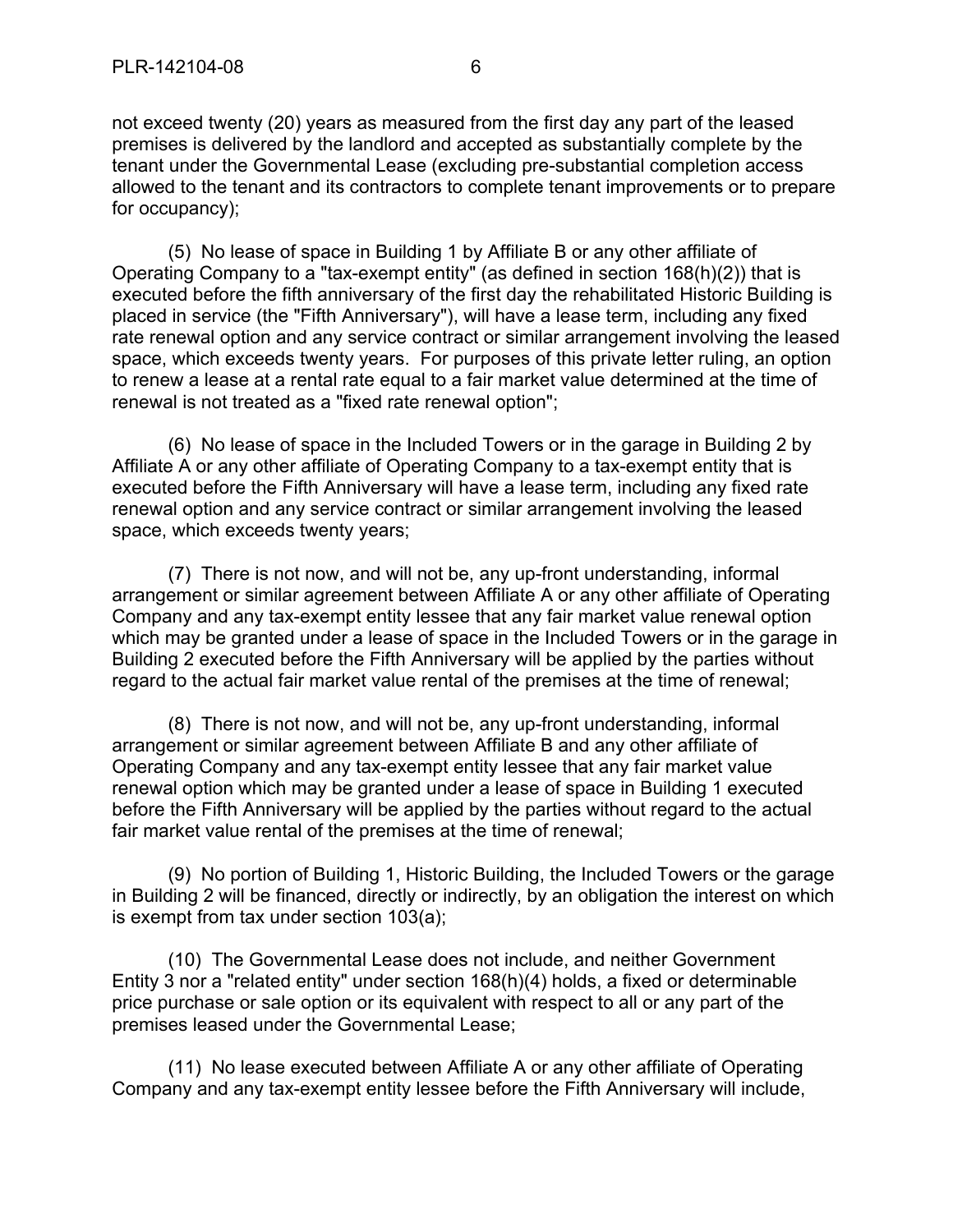and no such tax-exempt lessee or a related entity will hold, a fixed or determinable price purchase or sale option or its equivalent with respect to the Included Towers or the garage in Building 2 or any part thereof;

(12) No lease executed between Affiliate B or any other affiliate of Operating Company and any tax-exempt entity lessee before the Fifth Anniversary will include, and no such tax-exempt lessee or a related entity will hold, a fixed or determinable price purchase or sale option or its equivalent with respect to Building 1 or any part thereof; and

(13) Upon completion, the buildings on the Site will contain approximately the number of square feet of "Net Rentable Floor Space" set forth below.

| <b>Building</b>                                             | Net Rentable Floor Space                               |
|-------------------------------------------------------------|--------------------------------------------------------|
| <b>Building 1</b><br><b>Historic Building</b><br>Building 2 | A square feet<br><b>B</b> square feet<br>C square feet |
| <b>Total Net Rentable Floor Space</b>                       | D square feet                                          |

The following rulings are requested:

(1) The "50-percent exception" to the definition of "tax-exempt use property," which was added to section 47(c)(2)(B)(v)(I) by section 3025(a) of the Housing Assistance Tax Act of 2008, P.L. 110-289 (the Act), will apply to the qualified rehabilitation expenditures with respect to the rehabilitated Historic Building.

(2) For purposes of the rehabilitation credit, neither Historic Building nor any part thereof nor any of the improvements to be made in rehabilitating Historic Building will be treated as "tax-exempt use property" under section  $47(c)(2)(B)(v)(I)$  and, by reference, section  $168(h)(1)(B)(i)$  (as modified by section  $47(c)(2)(B)(v)(i)$ ).

(3) For purposes of the rehabilitation credit and applying sections 47(c)(2)(B)(v)(I) and 168(h)(1)(B) to Taxpayer's rehabilitation and leasing of Historic Building, the "property" will include all of the net rentable floor space in Historic Building, Building 1, the garage in Building 2 (including the retail space, the Government Parking Area, and any single-tenant designated parking area), and the Included Towers (including any office, hotel, residential, and retail space, but excluding any condominiums sold to parties unrelated to Operating Company).

#### LAW AND ANALYSIS

Section 47(a)(2) provides that, for purposes of section 46, the rehabilitation credit for any taxable year is 20 percent of the qualified rehabilitation expenditures with respect to any certified historic structure. Section 47(c)(3)(A)(i) defines the term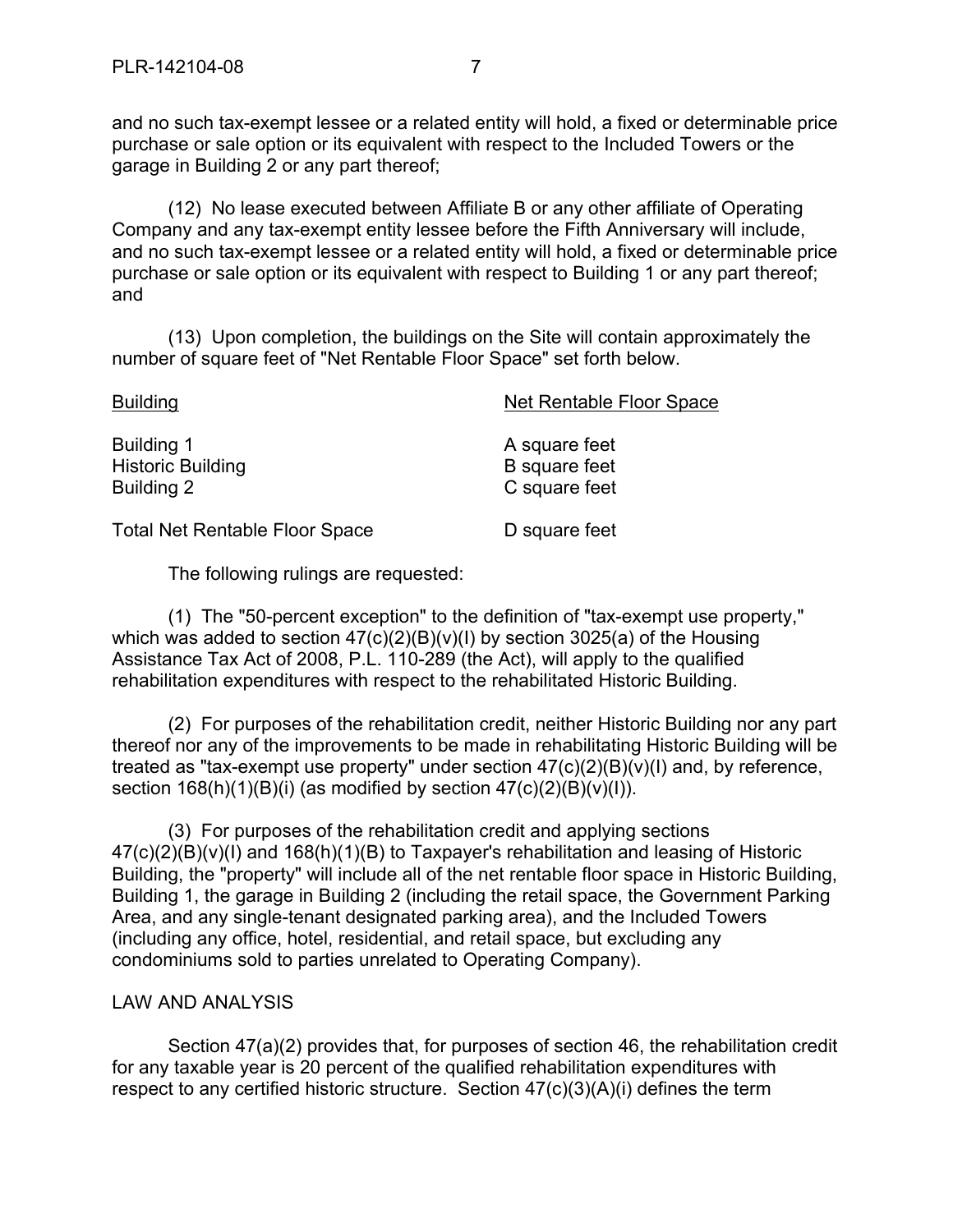"certified historic structure" as any building (and its structural components) which is listed in the National Register.

Section 47(b)(1) provides that qualified rehabilitation expenditures with respect to any qualified rehabilitated building shall be taken into account for the taxable year in which such qualified rehabilitated building is placed in service.

Section  $47(c)(2)(B)(v)(I)$ , as amended by section 3025(a) of the Act, provides that the term "qualified rehabilitation expenditure" does not include any expenditure in connection with the rehabilitation of a building which is allocable to the portion of the property which is (or may reasonably be expected to be) tax-exempt use property (within the meaning of section 168(h)), except that "50 percent" shall be substituted for "35 percent" in section  $168(h)(1)(B)(iii)$ .

Section 3025(b) of the Act provides that the amendment made by section 3025 shall apply to expenditures properly taken into account for periods after December 31, 2007.

Section 47(d) allows certain progress expenditures to be "taken into account" for a tax year earlier than the tax year in which the qualified rehabilitated building is placed in service, but only if the taxpayer qualifies for and makes the election pursuant to section 47(d)(5).

Under section 47(b)(1), qualified rehabilitation expenditures for any qualified rehabilitated building are taken into account for the taxable year in which the qualified rehabilitated building is placed in service. Taxpayer represents that the rehabilitated Historic Building was not placed in service prior to January 1, 2008. Taxpayer further represents that no election was made, or will be made, under section 47(d)(5) to take into account, for a period prior to January 1, 2008, any qualified rehabilitation expenditures with respect to the rehabilitated Historic Building. The amendment to section 47(c)(2)(B)(v)(I) by section 3025(a) of the Act applies to expenditures properly taken into account for periods after December 31, 2007. Therefore, for purposes of the rehabilitation credit, the 50-percent exception enacted by section 3025(a) applies to the Taxpayer's rehabilitation expenditures with respect to the rehabilitated Historic Building, rather than the 35-percent exception in section  $168(h)(1)(B)(iii)$ .

Section 168(h)(1)(B)(i) states that, in the case of non-residential real property, the term "tax-exempt use property" means that portion of the property leased to a "taxexempt entity" in a "disqualified lease." Under section 168(h)(1)(B)(ii), the term "disqualified lease" means any lease of the property to a tax-exempt entity, but only if: (I) part or all of the property was financed (directly or indirectly) by an obligation the interest on which is exempt from tax under section 103(a) and such entity (or a related entity) participated in such financing, (II) under such lease there is a fixed or determinable price purchase or sale option which involves such entity (or a related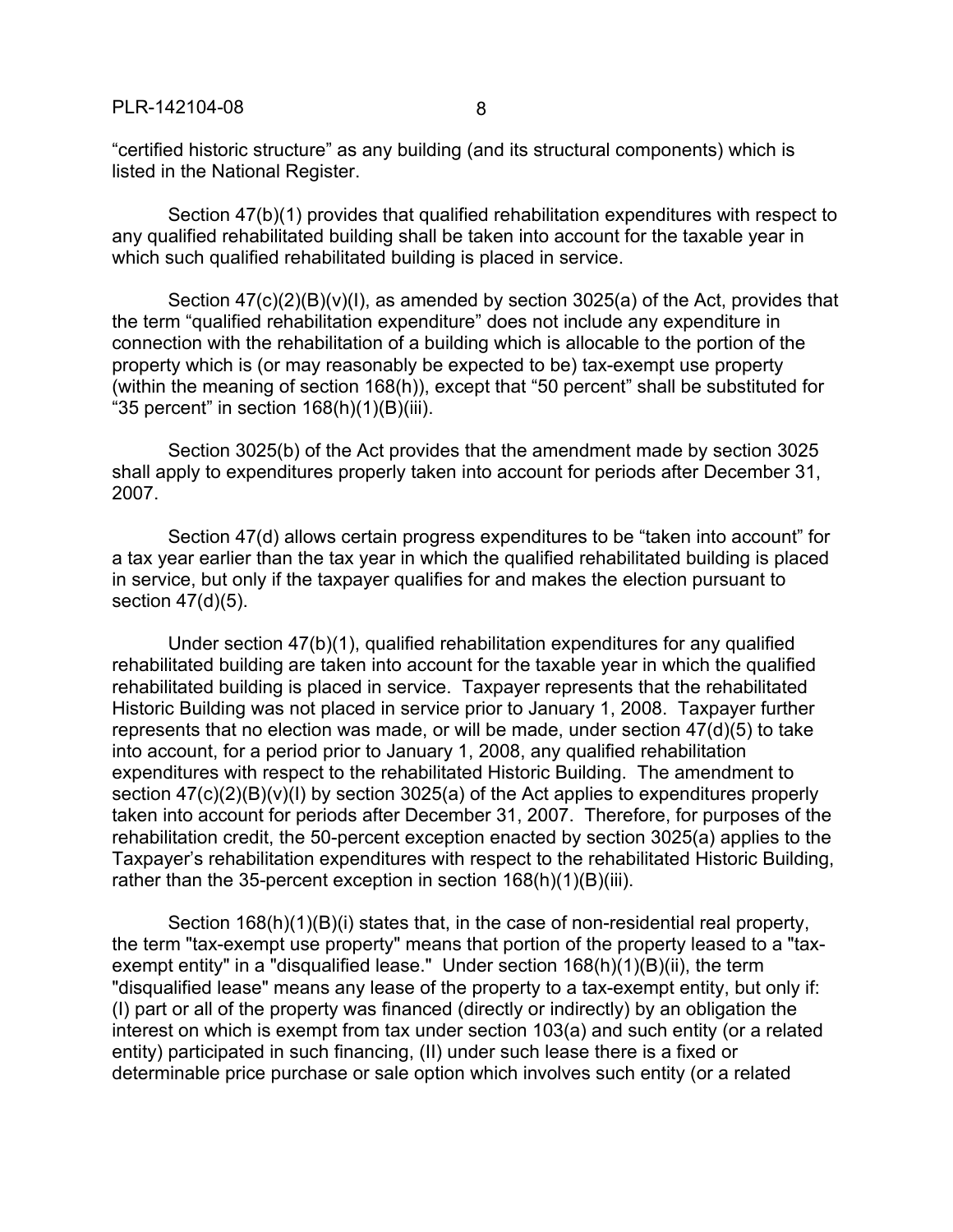entity) or there is the equivalent of such an option, (III) such lease has a lease term in excess of 20 years, or (IV) such lease occurs after a sale (or other transfer) of the property by, or lease of the property from, such entity (or a related entity) and such property has been used by such entity (or a related entity) before such sale (or other transfer) or lease.

Under section 168(h)(1)(B)(iii), property will be considered "tax-exempt use property" only if the portion of the property leased to tax-exempt entities in disqualified leases is more than 35 percent of the property (the "35-percent exception"). Section 168(h)(1)(B)(iv) provides that improvements to a property (other than land) will not be treated as a separate property.

Section 1.168(j)-1T, Q&A-6, of the temporary Income Tax Regulations provides that the phrase "more than 35 percent of the property" means more than 35 percent of the net rentable floor space of the property. The net rentable floor space in a building does not include the common areas of the building, regardless of the terms of the lease. For purposes of the "more than 35 percent of the property" rule, two or more buildings will be treated as separate properties unless they are part of the same project, in which case they will be treated as one property. Two or more buildings will be treated as part of the same project if the buildings are constructed under a common plan, within a reasonable time of each other, on the same site and will be used in an integrated manner.

For purposes of section 168(h)(1)(B)(ii)(I), Taxpayer represents that Historic Building, Building 1, the garage in Building 2, and Included Towers will not be financed with tax-exempt debt. For purposes of section 168(h)(1)(B)(ii)(II), Taxpayer represents that there is no fixed or determinable price purchase or sale option or the equivalent of such an option for the benefit of any government entity or any other tax-exempt lessee, or any related entity, with respect to any of the buildings. For purposes of section 168(h)(1)(B)(ii)(III), Taxpayer represents that the term of the Governmental Lease and any other leases with tax-exempt entity lessees at the Site, including any fixed price renewal option and any service contract or similar arrangement with respect to the leased space, will be no greater than 20 years. Any renewal option terms will be at a fair market value rental rate determined at the time of renewal and, therefore, should not be taken into account. Therefore, neither the Governmental Lease, nor any other lease of Historic Building, Building 1, the garage in Building 2, or the Included Towers would presently be a "disqualified lease" under these provisions.

The Governmental Lease and the lease by Taxpayer to Government Entity 3 as they relate to Historic Building would each be a "disqualified lease" under section 168(h)(1)(B)(ii)(IV) (the "Use After Transfer Rule") because Historic Building has been used by Government Entity 2, a state of governmental entity, and will, after the acquisition of such property by Operating Company be leased to  $X$  for use by Government Entity 1, both of which are related entities to Government Entity 2 under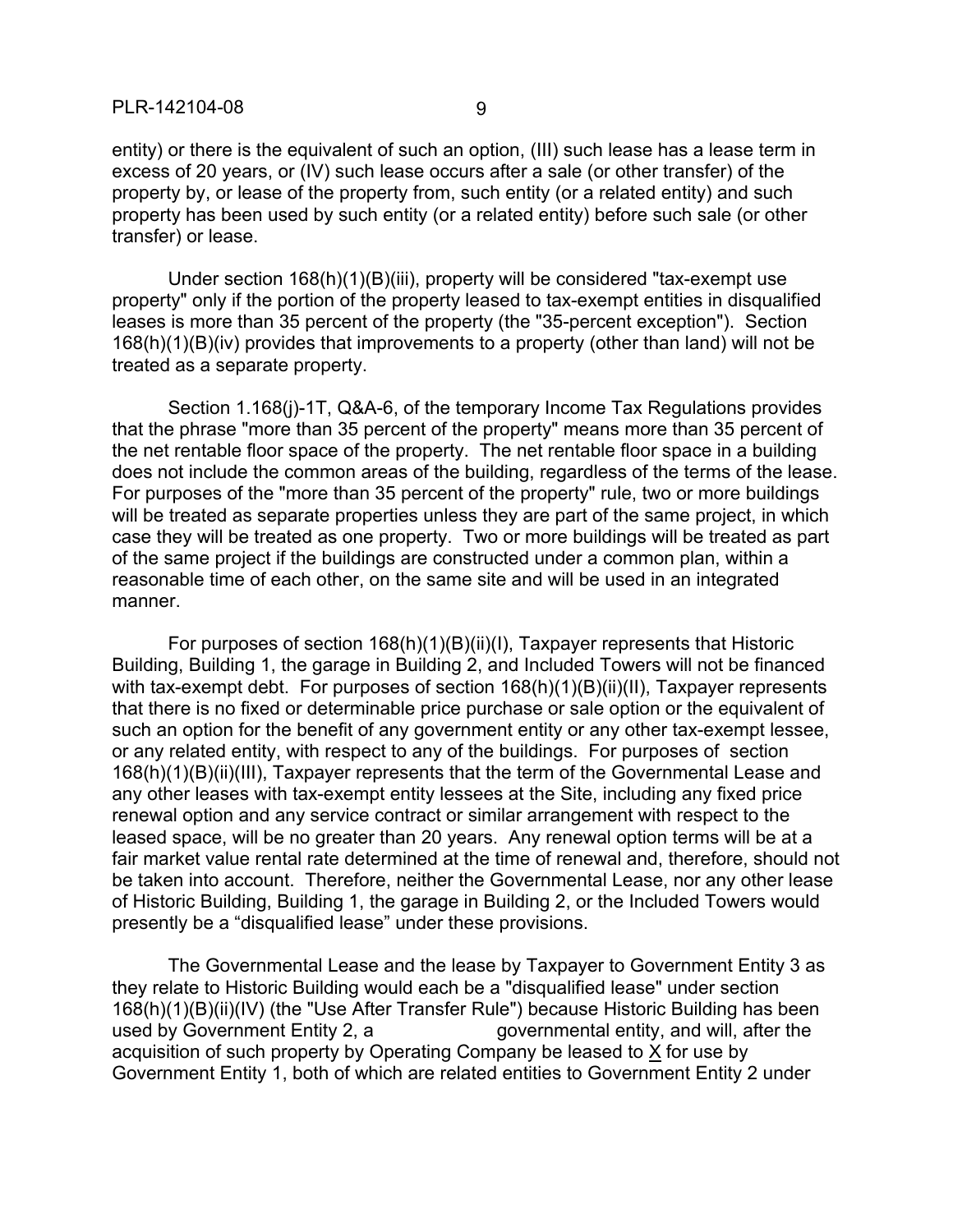sections 168(h)(2)(A)(i) and 168(h)(4)(A). However, section 168(h)(1)(B)(iii) provides that property will not be treated as "tax-exempt use property" if the portion of the property leased to tax-exempt entities in disqualified leases is no more than 35 percent of the property. Under section  $47(c)(2)(B)(v)(1)$ , "50 percent" is substituted for "35 percent" in section 168(h)(1)(B)(iii), but only for purposes of the rehabilitation credit and only for expenditures properly taken into account for periods after December 31, 2007. Although Taxpayer acknowledges that Historic Building will be subject to a "disqualified lease" under the Use After Transfer Rule, Taxpayer states that the 50-percent threshold will not be crossed because Historic Building, Building 1, the garage in Building 2, and Included Towers are parts of a single "project" (i.e., one property for purposes of section 168(h)) under section 1.168(j)-1T, Q&A-6, and thus 50 percent or less of the total net rentable floor space of that project (i.e., the net rentable floor space of only the Historic Building) will be subject to a disqualified lease. Therefore, according to Taxpayer, no portion of the property will be "tax-exempt use property" within the meaning of section 168(h)(1)(B), as modified for purposes of the rehabilitation credit by section  $47(c)(2)(B)(v)(I).$ 

For purposes of determining if the buildings in this case should be considered part of a single "project" for purposes of section 1.168(j)-1T, Q&A-6, and section 168(h)(1)(B)(iii), Taxpayer argues that the buildings here are constructed under a common plan, within a reasonable time of each other, located on the same site, and will be used in an integrated manner.

Taxpayer represents that the rehabilitation of Historic Building and the construction of Building 1, the garage in Building 2, and Included Towers are all part of one plan or scheme to redevelop part of the same Zone B (see Representation 2). We have no facts or reason to doubt or challenge this representation. For instance, early plans done by architects envision this area as a single development. Further, a single architect will serve as the site plan architect for the Site. There will be a consistent architectural theme and design throughout the Site.

The submission also indicates that the construction of Building 1, the renovation of Historic Building, and the construction of the garage in Building 2 and the Included Towers will all be completed within a reasonable time of each other. According to the submission, construction work on Historic Building and the garage in Building 2 and Included Towers was to begin shortly after completion of construction of Building 1. However, commencement of this construction will be delayed due to the complexities of the negotiations between the parties. Nevertheless, planning for renovation of Historic Building and construction of the garage in Building 2 and Included Towers began before completion of construction of Building 1. Thus, construction of Building 1 was completed in Year C; demolition work on the annex site began in Year D; construction work on Historic Building and the garage in Building 2 was scheduled to commence by the end of Year E; and if there will be any Included Towers, construction on the Included Towers will commence within 9 months after commencement of construction of the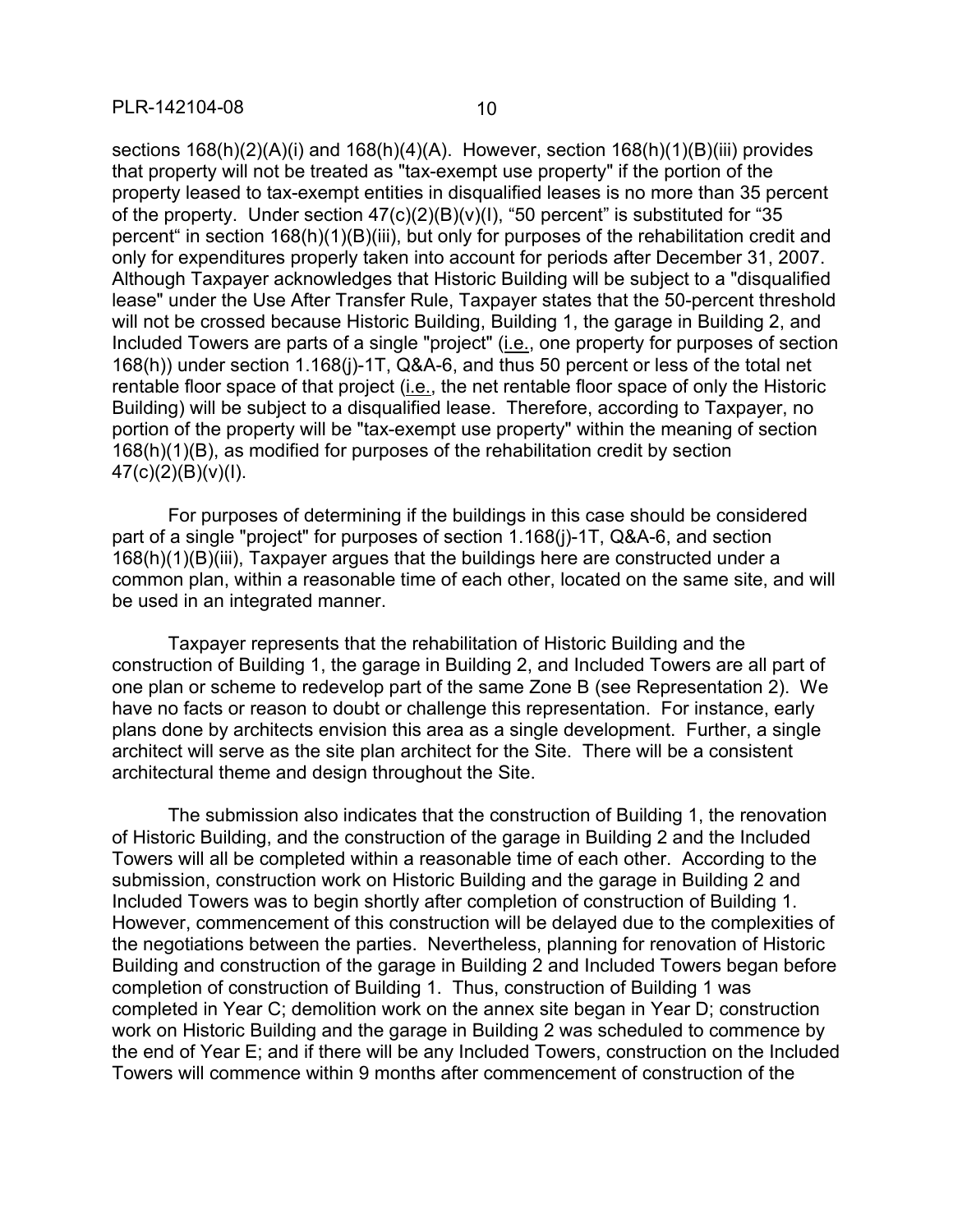garage in Building 2. The submission provides that if construction does not commence on the Included Towers within nine months following commencement of construction of the garage in Building 2, there will be no "Included Towers," and all references to the "Included Towers" should be ignored and thus neither tower will be treated as part of the Site project for purposes of this private letter ruling.

The facts show that these buildings will be constructed on the same site (i.e., the Site) separated only by public streets and the Station, which will serve as the focal point of this development. All of the buildings will be interconnected through a sky bridge, walkways, bus service, transportation tunnel, etc. These buildings are all located within the same Zone B.

Lastly, the facts in the submission indicate that Operating Company will operate the various components of the Site in an integrated manner. For instance, the Operating Company will market and manage the Site as a single development, seeking economies of scale and the benefits of a significant amount of diverse space available for lease at one site.

Taxpayer's facts and representations support the treatment of the development as "one project" being constructed pursuant to a common plan that will be completed within a reasonable time, on the same site and used in an integrated manner. Based upon these facts and representations concerning whether the development is one "property" within the meaning of that term in section 1.168(j)-1T, Q&A-6, we conclude that the Historic Building, Building 1, the garage in Building 2, and Included Towers constitute one "property" for purposes of the 35-percent rule in section 168(h)(1)(B)(iii).

We also note that Building 1, the garage in Building 2, and Included Towers will be newly-constructed improvements to land and will be separate properties from the original, no longer existing structures. As a result of the application of the separate improvements rule in section 168(h)(1)(B)(iv), the Use After Transfer Rule of section 168(h)(1)(B)(ii)(IV) will not apply to Building 1, the garage in Building 2, and Included Towers, which will not be used or occupied by the Government Entity 2 (or a related party) prior to transfer to Operating Company. See Report of the Senate Finance Committee, S. Rpt. No. 98-169 (1984) to the Deficit Reduction Act of 1984, at pages 129-132.

We therefore conclude that, for purposes of applying section 168(h)(1)(B) to Taxpayer's rehabilitation and leasing of Historic Building, the "property" will include all of the net rentable floor space in Historic Building, Building 1, the garage in Building 2, and Included Towers. Taxpayer has represented that the percentage of net rentable floor space of the "property" subject to a disqualified lease is approximately Z percent (B square feet/D square fee). This amount exceeds the 35 percent exception in section 168(h)(1)(B)(iii). Therefore, the property would be tax-exempt use property under section  $168(h)(1)(B)(i)$ . However, because section  $47(c)(2)(B)(v)(I)$  applies to the